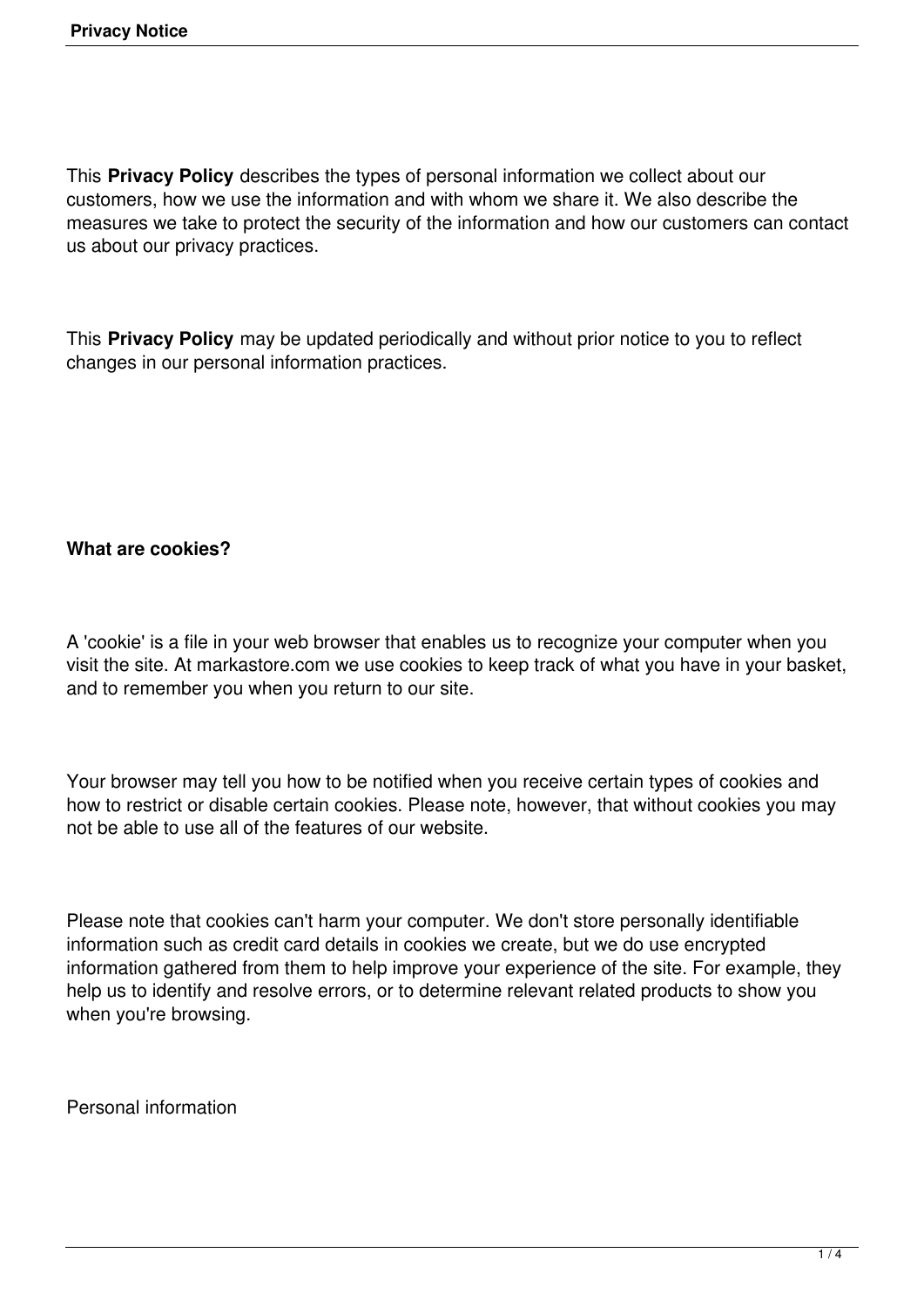The information we obtain from our customers help us personalize and continually improve your shopping experience at **MarkaStore**. We may obtain personal information about you from various sources. We may collect this information on our website or in connection with our social networking or mobile applications by automated means, using technologies such as cookies, web server logs and web beacons.

When you make a purchase from our website, we collect certain personal information from you (for example: your name, email address, payment address and details). All such information is held on secure servers. **MarkaStore** complies fully with all applicable Data Protection and consumer legislation, and will treat all your personal information as fully confidential.

## **Does Marka Store Share the Information It Receives?**

We do not rent lists, or sell or otherwise disclose personal information we collect about you, except as described here. We may share your personal information with:

**Service providers** who perform services on our behalf based on our instructions. We do not authorize these service providers to use or disclose the information except as necessary to perform services on our behalf or comply with legal requirements. Examples of these service providers include entities that process credit card payments, shipping providers, web hosting and marketing services providers..

Other **third parties** with your consent (e.g., some of our Facebook applications may share information collected through those apps with your Facebook friends or other Facebook users).

In addition, we may disclose information about you: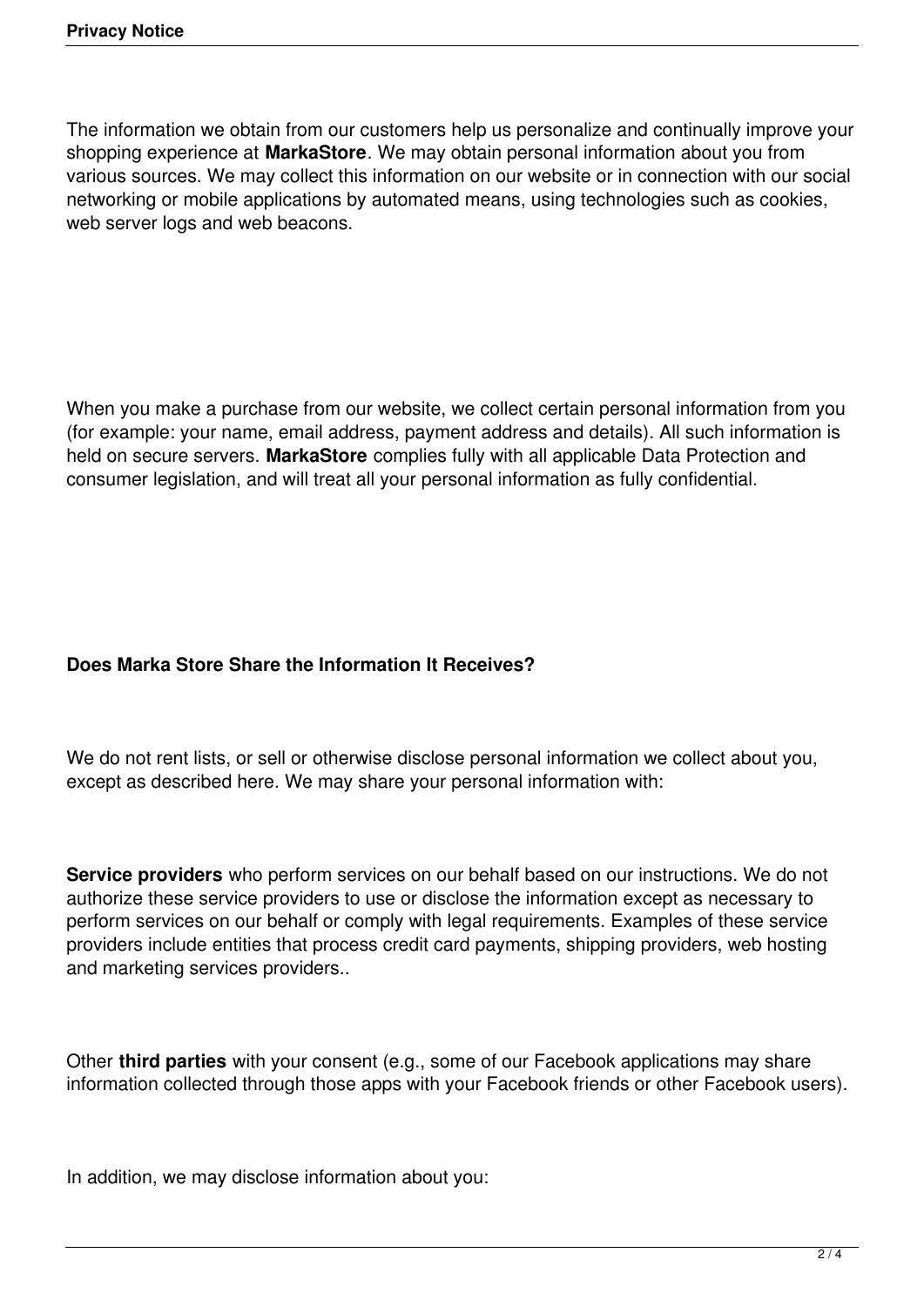- if we are required to do so by law or legal process
- to law enforcement authorities or other government officials, or
- when we believe disclosure is necessary or appropriate to prevent physical harm or

financial loss, or in connection with an investigation of suspected or actual fraudulent or illegal activity.

### **How We Use the Information**

We may use the information you provide to:

- Send you promotional materials or other communications
- Process your payment card transactions
- Create and manage your online account
- Respond to your inquiries
- We also use banner advertising on other websites to present you with products we think

may be of interest to you, based on your browsing history.

# **Information Security**

Your privacy is of the highest importance to us, and we promise never to release your personal details to any outside company for mailing or marketing purposes.

We maintain appropriate administrative, technical and physical safeguards designed to protect the personal information you provide against accidental, unlawful or unauthorized destruction, loss, alteration, access, disclosure or use.